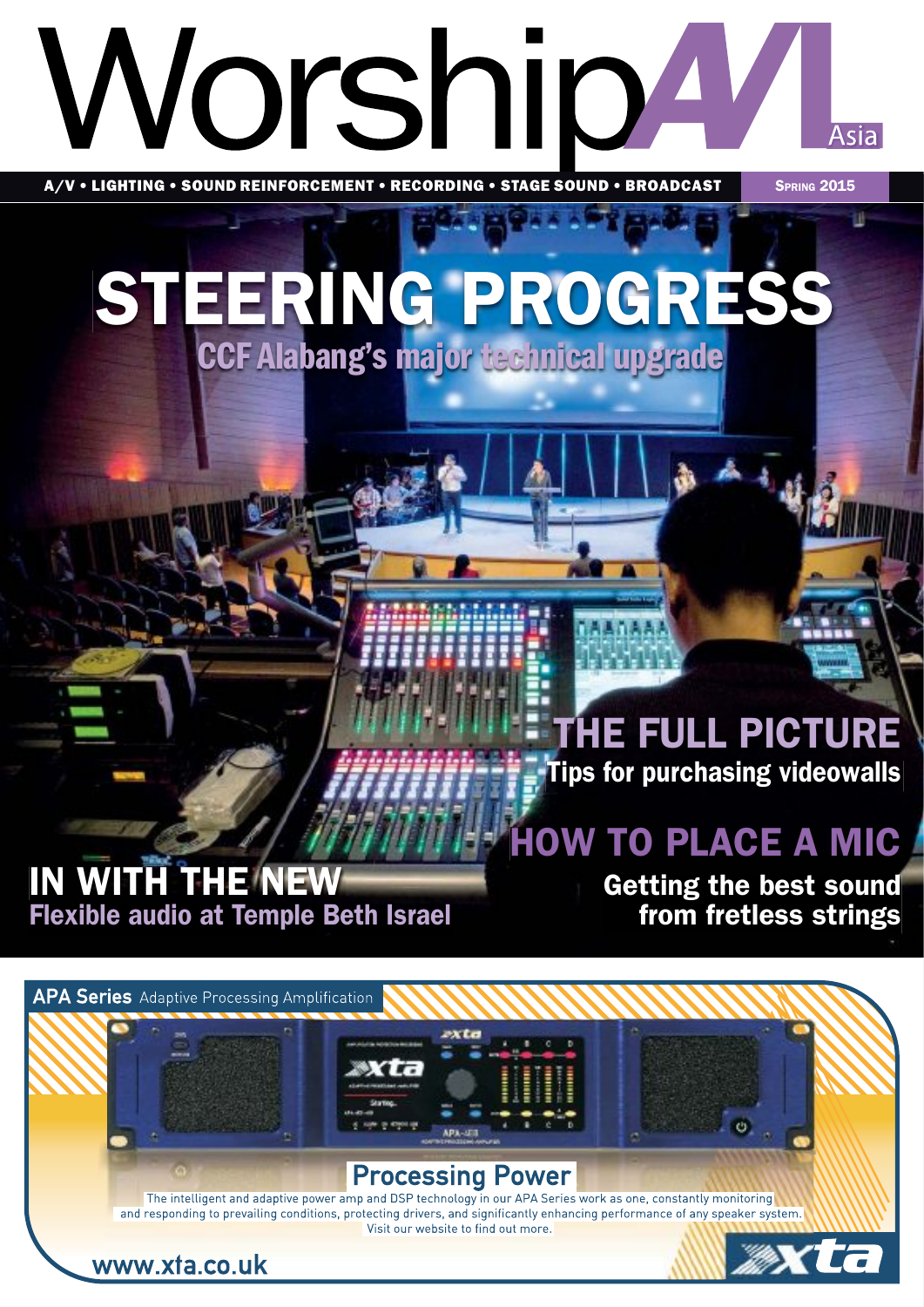## PROJECTS

## The Calvary transformation

What was an acoustically difficult sanctuary has been transformed with a new loudspeaker system at Calvary Assembly of God, writes **Richard Lawn** 





The Calvary Assembly of God Church on Upper Coast Road has been installed with an EV sound solution



The audio and visual systems conform with the elongated room shape



The 220 capacity church sanctuary measures 10m in width and is 25m in length

on stage increased in numbers and the services have become more musical, this sound system was clearly insufficient for live performances with poor reflections becoming increasingly evident. Therefore, Calvary's full-time AVL engineer Jay Ong was asked to seek a new solution to enhance the musicality of the services that would offer even dispersion without reverberation or feedback.



The Allen & Heath GL4000 analogue console will soon be replaced with a digital board

Concept Systems Technologies won the phase one tender bid to design, supply and install a larger audio system using EV components. An EVA2082S line array has been added as the main L-R FOH system, each combining three elements on wall brackets. Although a single central hang was proposed, it was dismissed as it would obstruct the central stage and the rear motorised screen. Bosch Communications assisted Concept Systems Technologies (CST) in its design to provide even coverage, ensuring the energy was concentrated on the seats. This has been achieved with the top EVA2082S models providing just six-degrees vertical dispersion, whilst the lowest one acts as more of a down-fill with 20-degrees dispersion. Both arrays have been angled 10-degrees away from the lateral walls, ensuring none of the horizontal dispersion creates reverberation.

To enhance the lower frequencies, two EVA2151S subwoofers have been floor-mounted at the front of the stage and a pair of portable ZX1i speakers have been mounted on them as front fills. Whilst four EV CPS 2.12 amplifiers power both arrays and subwoofers, a single CPS2.6 amplifier powers the two ZX1i speakers. 'The amplifiers are driving the arrays in 16-ohms mode,' explains CST assistant project engineer Yohanes Wiguna. 'By driving the arrays with a minimum amount of amplification, you can control their energies a lot better.' An EV Netmax

Each EVA2082S hang weighs 108kg including the bracket

## SINCE THE NEW MILLENNIUM, SINGAPOREAN

church memberships have grown exponentially. Whilst the mega-churches such as City Harvest and New Creation, with their highly charismatic services, have added a new dimension to worshipping, the majority continue to fulfil vital roles within their community neighbourhoods in the same manner as when they first opened their doors. One such church is the Calvary Assembly of God, which started off as a church plant from Bethel Assembly in 1960. Over the past 50 years, Calvary has grown and established itself in several Singaporean communities including one on the Upper East Coast Road. During this time, the dynamic style of worship has become increasingly vibrant with music playing its part. This in turn has led the church leaders to focus their attention on upgrading the technology in order to ensure their musicians and singers create that special ambience required to lift the worshippers.

The 10m wide by 25m long third floor sanctuary within Calvary Assembly of God was built in 1990 and is a typically acoustically challenging auditorium-style room, in which the roof rises from 5.5m to 11m from the lateral walls to the apex. In 2000, two point source speakers were installed both at the front and the rear of the room in an attempt to provide even coverage over the 220 seats. However, as the band members and singers